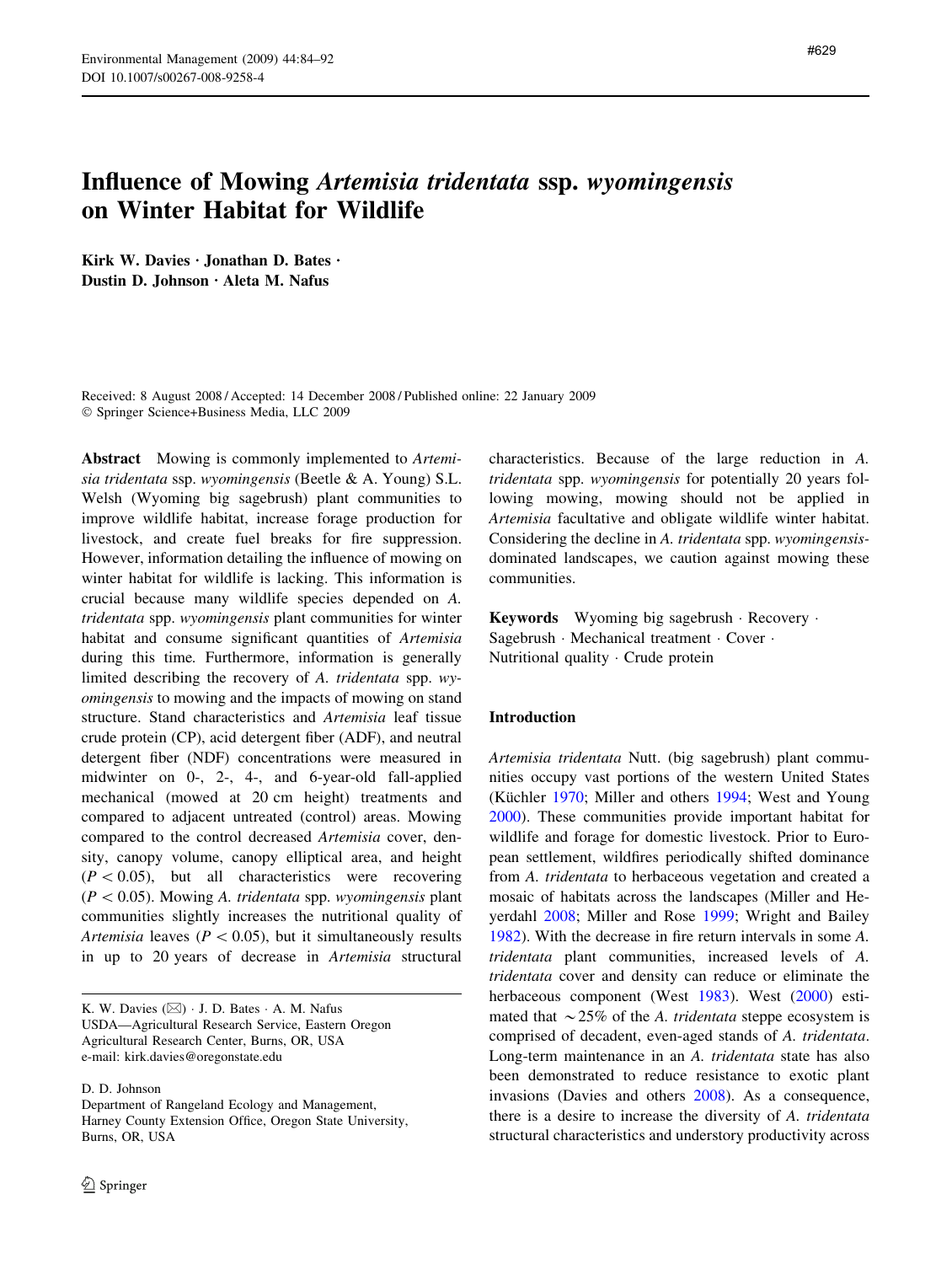landscapes to provide a mosaic of various habitats (Beck and others, in press; Connelly and others [2000](#page-7-0); Crawford and others [2004\)](#page-7-0).

Mechanical thinning of A. tridentata is a common method for reducing its cover and density to increase herbaceous production and habitat diversity (Dahlgren and others [2006](#page-7-0); Hedrick and others [1966](#page-7-0)). Thinning A. tridentata stands might be beneficial to some Artemisia obligate wildlife species (Beck and Mitchell [2000;](#page-7-0) Crawford and others [2004\)](#page-7-0). Stevens and Monson ([2004\)](#page-7-0) recommended that the shrub overstory need not be eliminated, but be reduced to lessen competition with understory species. Advantages of mechanical thinning treatments over burning include the ability to retain shrub and herbaceous components while controlling the size and shape of the treatment (Urness [1979](#page-7-0)). Mechanical treatments have been suggested to be more appropriate than burning in A. tridentata ssp. wyomingensis (Beetle & A. Young) S.L. Welsh (Wyoming big sagebrush) communities to enhance vegetation characteristics because A. tridentata probably has a more speedy recovery with mechanical treatments (Beck and others, in press; Watts and Wambolt [1996](#page-7-0)).

However, the impact of mechanical thinning A. tridentata ssp. wyomingensis on winter habitat for wildlife has not been evaluated. A. tridentata ssp. wyomingensis plant communities provide important winter habitat to many wildlife species because these plant communities are often at lower elevations and experience warmer temperatures and less snow accumulation than more productive adjacent summer habitats (Burke and others [1989](#page-7-0); Connelly and others [2000;](#page-7-0) Homer and others [1993](#page-7-0); Shiflet [1994](#page-7-0)). The length of recovery of A. tridentata ssp. wyomingensis is critical because it provides important hiding and thermal cover (Connelly and others [2000\)](#page-7-0). A. tridentata ssp. wyomingensis is also an important dietary component for many wildlife species during the winter (Austin and Urness [1983;](#page-7-0) Patterson [1952;](#page-7-0) Wallestad and others [1975\)](#page-7-0).

Information describing recovery and structural characteristics of mechanically thinned A. tridentata ssp. wyomingensis is lacking. Historic mechanical treatments of A. tridentata were implemented to control A. tridentata, not to thin stands; for example, the objectives of Wambolt and Payne [\(1986\)](#page-7-0) and Mueggler and Blaisdell [\(1958](#page-7-0)) were to remove A. tridentata as close to ground level as possible. Wambolt and Payne ([1986](#page-7-0)) reported that mechanical control treatment of A. tridentata ssp. wyomingensis resulted in 13–15 years of lower A. tridentata cover relative to untreated areas. However, the A. tridentata cover in the untreated areas decreased drastically during the study and, thus, A. tridentata cover in the treated areas might take even longer to recover. Wambolt and Payne [\(1986](#page-7-0)) also did not report treatment effects on A. tridentata density, height, canopy elliptical area, or canopy volume. Furthermore,

Wambolt and Payne [\(1986\)](#page-7-0) mowed A. tridentata at 5.1– 7.6 cm above ground level, which is very different than contemporary mowing projects designed to improve wildlife habitat. Contemporary mowing projects for wildlife are implemented to thin A. tridentata stands and create diversity in habitats, not eliminate (control) A. tridentata. In the northern Great Basin, mowing of A. tridentata is often at 20 cm above ground level to increase the survival of young A. tridentata and decrease the potential for blade contact with surface rocks. Mueggler and Blaisdell ([1958\)](#page-7-0) reported that 3 years after chain roto-beating, A. tridentata production was only 14% of the untreated area. Although not conclusive, herbaceous species data from their study suggest that they were treating A. tridentata ssp. vaseyana (Rydb.) Beetle (mountain big sagebrush) not A. tridentata ssp. wyomingensis. Most previous literature focused on A. tridentata control, rather than thinning A. tridentata ssp. wyomingensis.

Information is also lacking describing the influence of mechanical treatment on the nutritional quality of A. tridentata ssp. wyomingensis leaves. The nutritional quality of A. tridentata is important for many wildlife species that consume Artemisia. Centrocercus urophasianus (sagegrouse) diets consist almost exclusively of Artemisia leaves in the winter (Patterson [1952](#page-7-0); Wallestad and others [1975](#page-7-0)), the total diet of Antilocapra americana (pronghorn antelope) in Oregon contained about 61% Artemisia (Mason [1952](#page-7-0)), and A. tridentata can comprise more than 50% of Odocoileus hemionus (mule deer) diets in January and February (Austin and Urness [1983](#page-7-0)). Mechanical treatment might influence leaf nutritional quality by decreasing the age of A. tridentata in the stand. Mature A. tridentata plants frequently suffer mortality from mechanical treatments, whereas younger, smaller individuals often survive (Wambolt and Payne [1986](#page-7-0)). Wambolt ([2004\)](#page-7-0) reported higher crude protein content in juvenile compared to mature A. tridentata ssp. wyomingensis plants, but crude protein content of other A. tridentata subspecies did not differ by age. Younger plants are generally more nutritious than older individuals (Marschner [1998](#page-7-0)). To better understand the implications of mechanical treatment of A. tridentata on winter habitat, the impacts of mowing on the nutritional quality of A. tridentata leaves needs to be investigated.

The purpose of this study was to evaluate the recovery and affects of mowing A. tridentata ssp. wyomingensis on stand characteristics during the winter. The objectives of this study were to (1) quantify the influence of mowing on A. tridentata ssp. wyomingensis stand characteristics, (2) determine the recovery of A. tridentata ssp. wyomingensis following mowing, and (3) ascertain if mowing influences nutritional quality of A. tridentata ssp. wyomingensis leaf tissue [crude protein (CP), acid detergent fiber (ADF), and neutral detergent fiber (NDF) content].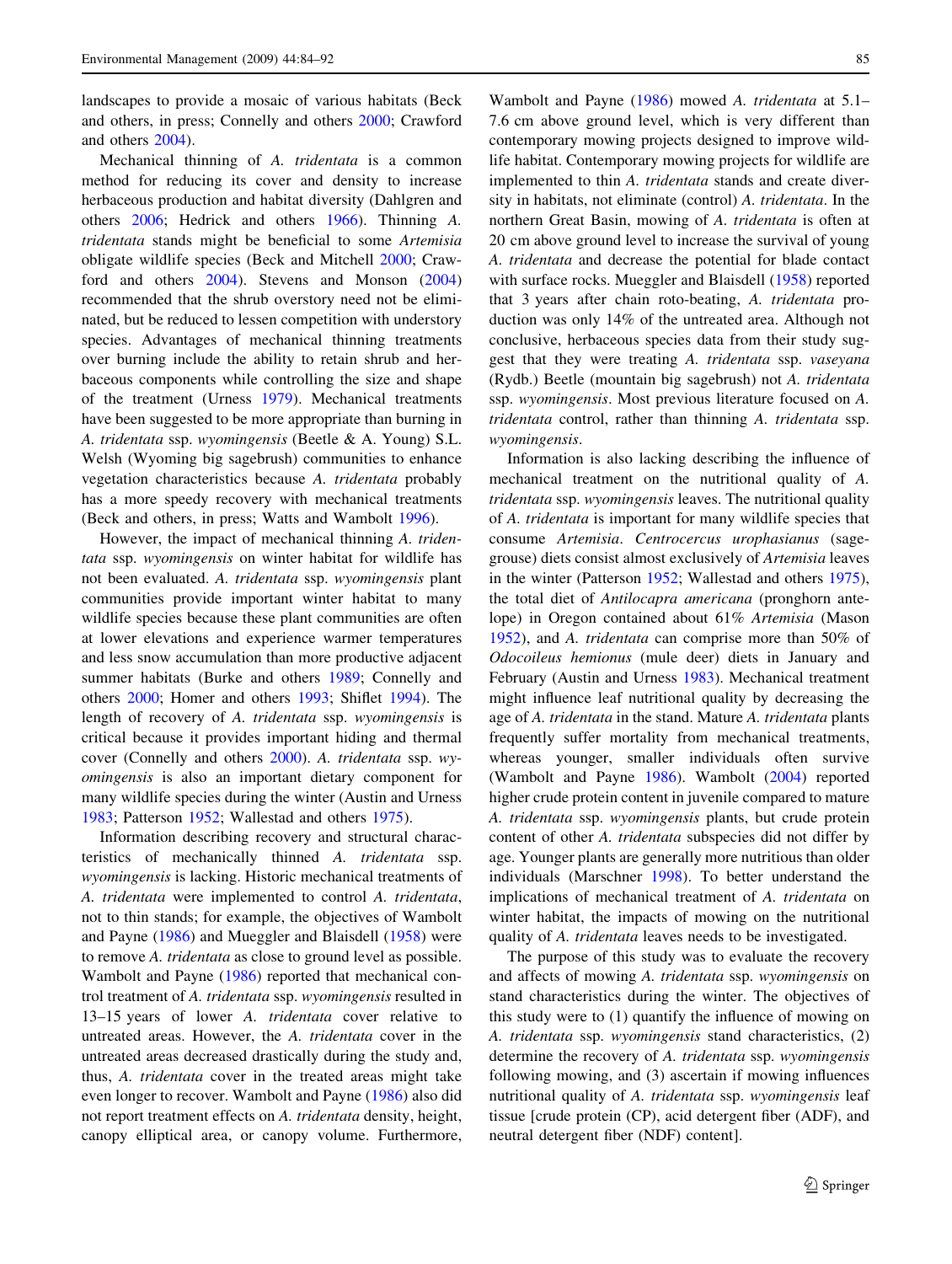### **Methods**

# Study Area

The study area encompassed 350,000 ha in the High Desert Ecological Province (Anderson and others [1998](#page-7-0)) in eastern Oregon. The dominant vegetation at all sites is A. tridentata ssp. wyomingensis. Common herbaceous species include Pseudoroegneria spicata (Pursh) A. Löve (bluebunch wheatgrass), Achnatherum thurberianum (Piper) Barkworth (Thurber's needlegrass), Poa secunda J. Presl (Sandberg's bluegrass), Elymus elymoides (Raf.) Swezey (squirreltail), Astragalus spp. L. (milkvetches), and Crepis spp. L. (hawksbeard). Climate across the study area is characterized by hot, dry summers and cool, wet winters. Average annual precipitation ranges between 250 and 300 mm across the study area (Oregon Climatic Service [2007\)](#page-7-0). Regional precipitation was 115% of the long-term historic record in the 2005–2006 crop year (1 October–30) September) (Oregon Climatic Service [2007](#page-7-0)). Elevation of the study sites ranged between 1250 and 1520 m above sea level. Soils were also variable across the study sites and included Aridisols, Mollisols, and Andisols. Study sites were on flat to slight slopes with varying aspects.

## Experimental Design

A randomized block design was used to evaluate the recovery from mowing and the influence of mowing on A. tridentata ssp. wyomingensis. A. tridentata ssp. wyomingensis had been mowed at various locations across the study area 0-, 2-, 4-, and 6 years prior to sampling. Six blocks (sites) per posttreatment time interval were randomly selected for sampling. Each block consisted of a  $50 \times 80$ m mowed treated plot and an adjacent  $50 \times 80$ -m untreated (control) plot. Within a block, treated and control plots had uniform soil and topography. Mowing treatments were implemented in September and October 0, 2, 4, or 6 years prior with a John Deere 1418 rotary cutter (Deere & Company, Moline, IL, USA). A. tridentata ssp. wyomingensis was mowed at 20 cm height above the soil surface. Response variables included A. tridentata ssp. wyomingensis cover, density, height, canopy elliptical area, canopy volume, and leaf nutritional quality, and Chrysothamnus viscidiflorus (Hook.) Nutt. (green rabbitbrush) density and cover.

## Measurements

We sampled all sites in January and February of 2007 to evaluate the effects of mowing on winter habitat for wildlife. Sites were sampled in the winter because wildlife consumption of A. tridentata is greatest in the winter compared to other seasons and A. tridentata ssp. wyomingensis plant communities provide critical winter habitat for many wildlife species (Austin and Urness [1983;](#page-7-0) Connelly and others [2000;](#page-7-0) Homer and others [1993](#page-7-0); Mason [1952](#page-7-0); Patterson [1952;](#page-7-0) Wallestad and others [1975](#page-7-0)). We measured shrub cover by species using the line-intercept method (Canfield [1941](#page-7-0)) on four parallel 50-m transects spaced 15 m apart per treatment replicate. We measured shrub density by species by counting all individuals rooted in four 2  $\times$  50-m belt transects. The 2  $\times$  50-m belt transects were centered over the 50-m transects used to measure shrub cover. A. tridentata ssp. wyomingensis height, canopy elliptical area, and canopy volume were determined by measuring 50 randomly selected individuals per plot. We calculated percent recovery of A. tridentata ssp. wyomingensis structural characteristics for each block by dividing the treated plot value (i.e., height, elliptical area, and volume) by the control plot value and then multiplying by 100. We determined leaf nutritional quality (CP, ADF, and NDF) by harvesting branches from 50 randomly selected A. tridentata ssp. wyomingensis plants. We dried branches and then separated leaves from other materials and ground the leaves to pass through a 1-mm mesh. Analyses were limited to leaf tissue because wildlife species mainly consume this portion of the A. tridentata plants (Green and Flinders [1980](#page-7-0); Patterson [1952;](#page-7-0) Shipley and others [2006;](#page-7-0) Wallestad and others [1975](#page-7-0); Wambolt [1996](#page-7-0); Welch and McArthur [1979](#page-8-0)). We determined nitrogen content  $(\%)$  of leaves using a LECO CN 2000 (LECO Corporation, St. Joseph, MI, USA). We calculated crude protein by multiplying nitrogen content by 6.25. Crude protein was determined as a percent of total dry matter. We determined ADF (Goering and Van Soest [1970\)](#page-7-0) and NDF (Robertson and Van Soest [1981\)](#page-7-0) using procedures modified for an Ankom 200 fiber analyzer (Ankom Co., Fairport, NY, USA).

## Statistical Analysis

We analyzed data for each posttreatment time interval using an analysis of variance (ANOVA) to test for treatment differences between response variables (S-Plus 2000; Mathsoft, Inc., Seattle, WA). Block and treatment were used as explanatory variables. We used a Fisher protected LSD to test for differences between treatment means. We considered differences between means significant if Pvalues were less than 0.05 ( $\alpha = 0.05$ ). We used simple linear regression to determine the relationship between recovery of A. tridentata spp. wyomingensis characteristics and amount of time since treatment (S-Plus 2000; Mathsoft, Inc., Seattle, WA). Time since treatment was considered to significantly influence A. tridentata spp. wyomingensis recovery if P-values were less than 0.05  $(\alpha = 0.05)$ . Data did not violate assumptions of normality.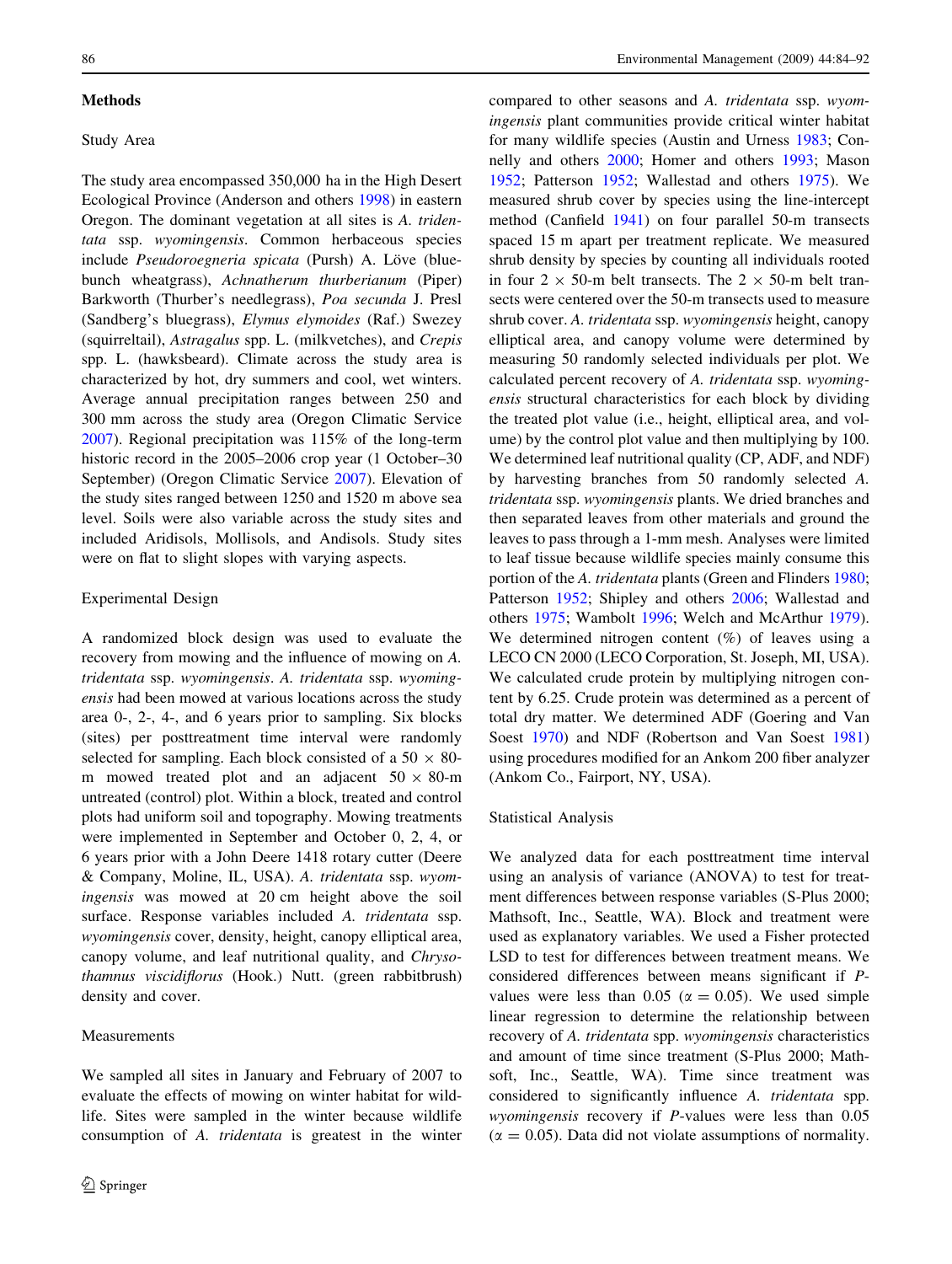#### Results

## Cover and Density

Artemisia tridentata ssp. wyomingensis cover in the mowed treatments was less than the controls in every posttreatment time interval ( $P < 0.01$ ; Fig. 1a). Recovery of A. tridentata ssp. wyomingensis cover was correlated positively to amount of time since the mowed treatment ( $P < 0.01$ ; Fig. 2a). A. tridentata ssp. wyomingensis cover in the mowed treated plots increased from 11% to 41% of the control as the recovery period increased from 0 to 6 years. Time since treatment explained 74% of the variation in the recovery of A. tridentata ssp. wyomingensis cover  $(R^2 = 0.74)$ . Chrysothamnus viscidiflorus cover did not differ between treatments in any posttreatment time interval ( $P > 0.05$ ).

Artemisia tridentata ssp. wyomingensis density in the mowed treatments was less than the controls in every posttreatment time interval ( $P \lt 0.05$ ; Fig. 1b). Recovery of A. tridentata ssp. wyomingensis density was correlated positively to the amount of time since treatment application  $(P<0.01;$  Fig. 2b). By the sixth year posttreatment, A. tridentata ssp. wyomingensis density in the mowed treated plots was 75% of control plots. Time since treatment explained 42% of the variation recovery in A. tridentata ssp. wyomingensis density  $(R^2 = 0.42)$ . C. viscidiflorus density did not differ between the mowed and control treatments in any posttreatment time interval ( $P > 0.05$ ).

#### Height, Elliptical Area, and Volume

Artemisia tridentata ssp. wyomingensis height was less in the mowed treatment compared to the control treatment in all the posttreatment time intervals ( $P < 0.01$ ; Fig. [3](#page-4-0)a). A. tridentata ssp. wyomingensis height recovery was correlated positively with the length of time since treatment  $(P < 0.01)$ . The amount of time posttreatment explained 89% of the variation in recovery of A. tridentata ssp. wyomingensis height ( $R^2 = 0.89$ ) (Fig. [4](#page-4-0)a). A. tridentata





Fig. 1 Artemisia tridentata spp. wyomingensis cover (a) and density (b) (mean  $\pm$  SE) in the mowed compared to the control treatment in 0, 2, 4, and 6 years posttreatment in southeastern Oregon in 2007. Asterisks (\*) indicate significant difference between means  $(P<0.05)$  for each posttreatment time interval

Fig. 2 Recovery of A. tridentata spp. wyomingensis cover (a) and density (b) (mean  $\pm$  SE) in the mowed treatments at 0, 2, 4, and 6 years posttreatment in southeastern Oregon in 2007. Recovery is the percent the treated plots are of the control plots. Recovery regression is based on individual block differences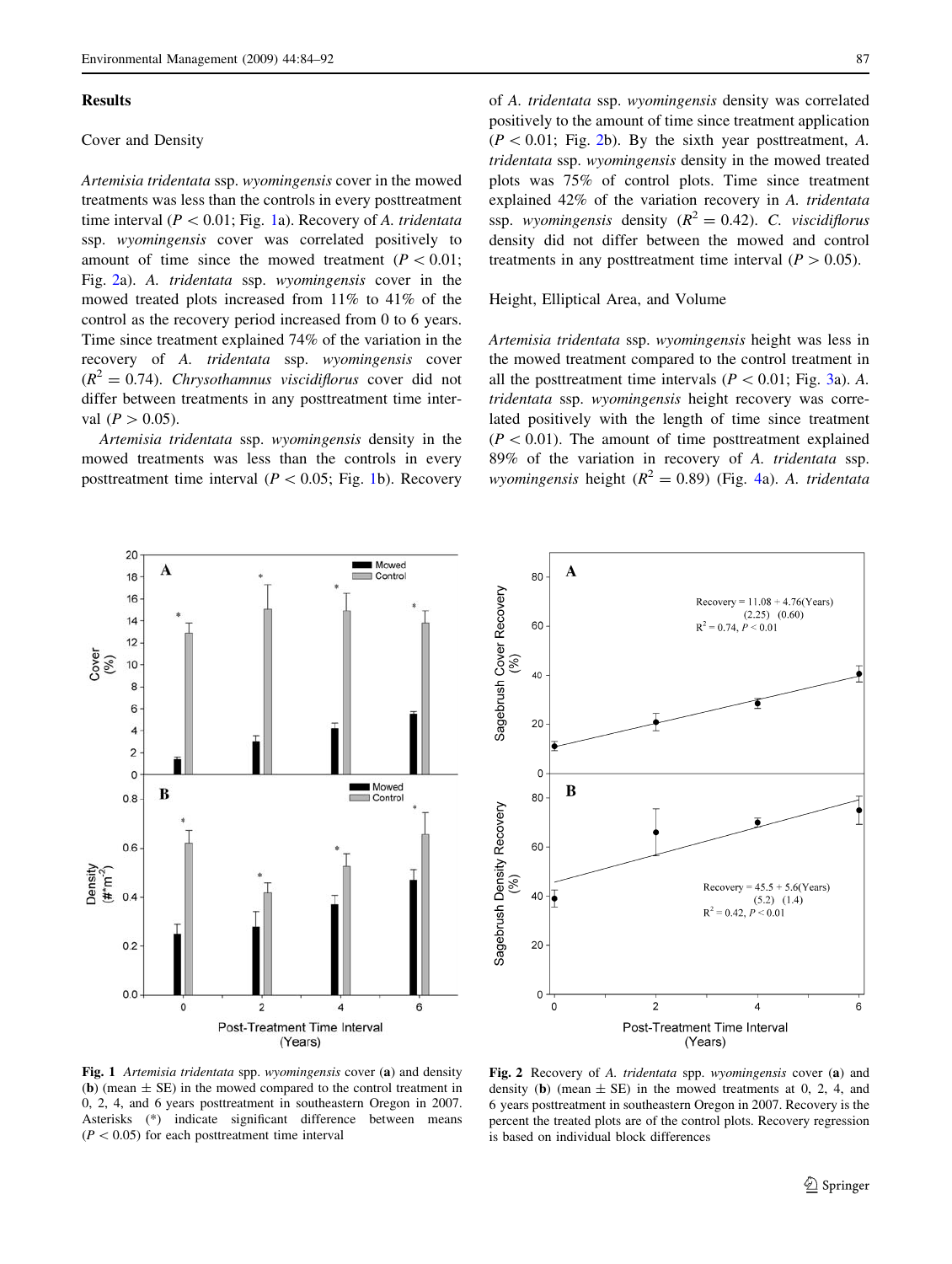<span id="page-4-0"></span>

Fig. 3 Average A. tridentata spp. wyomingensis height (a), canopy elliptical area (b), and canopy volume (c) (mean  $\pm$  SE) in the mowed compared to the control treatment at 0, 2, 4, and 6 years posttreatment in southeastern Oregon in 2007. Asterisks (\*) indicate significant difference between means ( $P < 0.05$ ) for each posttreatment time interval

ssp. wyomingensis height in the mowed treatment was 68% of the control by the sixth year posttreatment.

Canopy elliptical area of A. tridentata ssp. wyomingensis in the mowed treatment was less than half of the control treatment in every posttreatment time interval  $(P<0.01;$  Fig. 3b). Recovery of the elliptical area of A. tridentata ssp. wyomingensis was correlated positively to time since treatment ( $P < 0.01$ ). The length of time posttreatment explained 76% of the variation in recovery of the canopy elliptical area  $(R^2 = 0.76)$  (Fig. 4b).

Artemisia tridentata ssp. wyomingensis canopy volume was less in the mowed treatment than the control treatment in all posttreatment time intervals  $(P < 0.01;$  Fig. 3c). Mowed treated A. tridentata ssp. wyomingensis canopy volumes were between 5% and 39% of the control treatments. Recovery of A. tridentata ssp. wyomingensis canopy volume increased with increasing time since treatment  $(P < 0.01)$ . The length of time since treatment accounted for 75% of the variation in canopy volume recovery  $(R^2 = 0.75)$  (Fig. 4c).



Fig. 4 Recovery of A. tridentata spp. wyomingensis height (a), canopy elliptical area (b), and canopy volume (c) (mean  $\pm$  SE) in the mowed treatments at 0, 2, 4, and 6 years posttreatment in southeastern Oregon in 2007. Recovery is the percent the treated plots are of the control plots. Recovery regression is based on individual block differences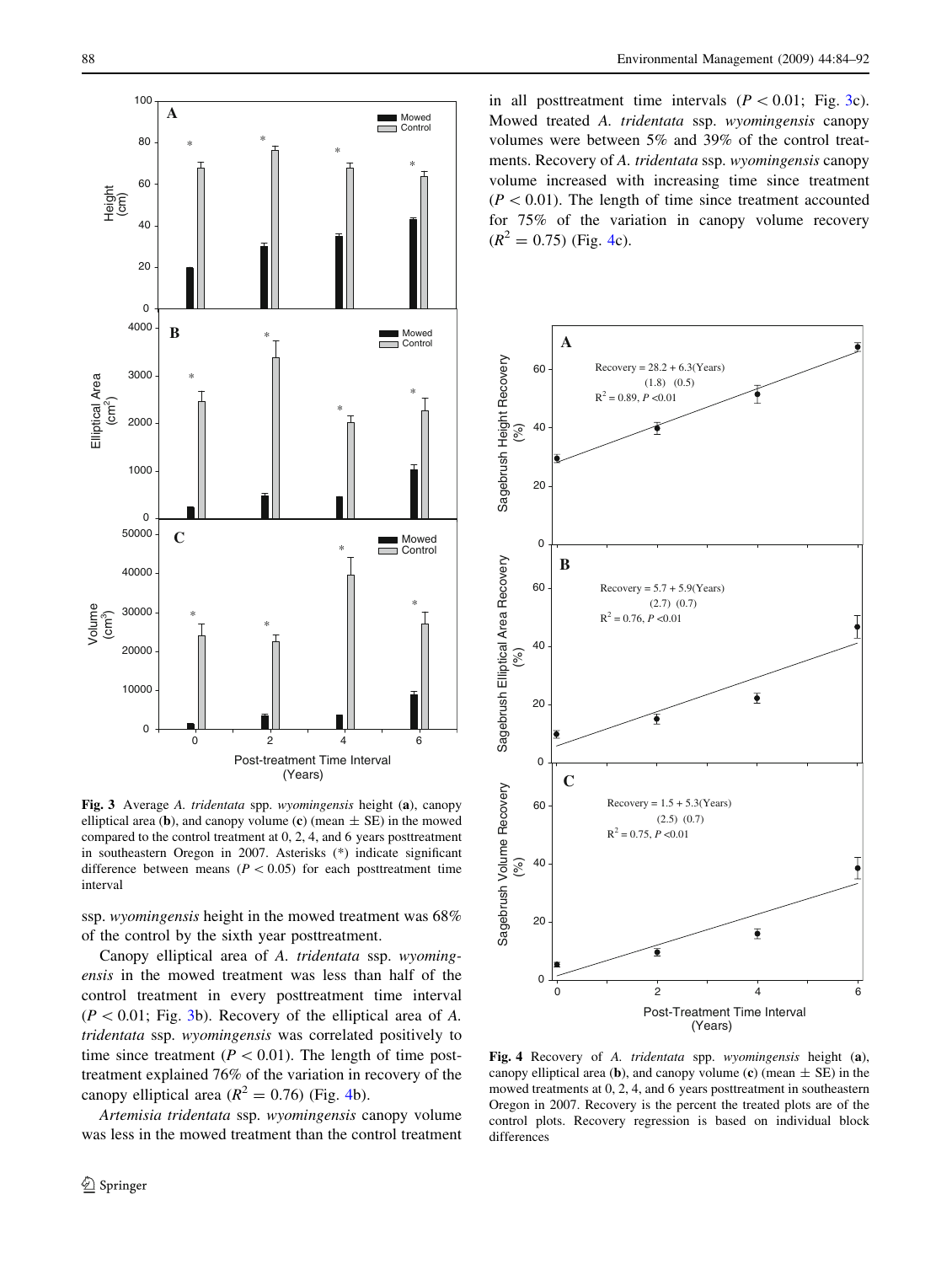

Fig. 5 Average A. tridentata spp. wyomingensis leaf crude protein percent (mean  $\pm$  SE) in the mowed compared to the control treatment at 0, 2, 4, and 6 years posttreatment in southeastern Oregon in 2007. Asterisks (\*) indicate significant difference between means  $(P<0.05)$  for each posttreatment time interval

## CP, ADF, and NDF

Crude protein concentration in A. tridentata ssp. wyomingensis leaves was greater in the mowed compared to control treatments in all posttreatment time intervals  $(P<0.05)$ , except for the winter immediately after treatment ( $P = 0.09$ ). Averaged across the 6, 4, and 2 years since treatment, CP was  $15.7 \pm 0.26\%$  and  $14.0 \pm 0.13\%$ in the mowed and control treatments, respectively (Fig. 5). ADF was less in the mowed treatments in all posttreatment time intervals ( $P < 0.05$ ), except for the winter immediately after treatment ( $P = 0.10$ ). Averaged across the 6, 4, and 2 years since treatment, ADF was  $21.3 \pm 0.22\%$  in the mowed treatment and  $22.3 \pm 0.17\%$  in the control treatment. Variation in CP and ADF were not correlated to the time since treatment  $(P > 0.05)$ . NDF did not differ between treatments in any of the posttreatment time intervals ( $P > 0.05$ ).

## Discussion

Mowing of A. tridentata ssp. wyomingensis decreased all measured stand structural characteristics for greater than 6 years posttreatment. The influence of this mechanical thinning treatment on stand structure appears to be limited in duration, because all structural characteristics measured were recovering. A. tridentata ssp. wyomingensis density was almost fully recovered in the mowed treatment after 6 years, whereas cover was still less than half of the control treatment. Assuming the current rate of recovery, A. tridentata ssp. wyomingensis density, height, cover, and volume will be fully recovered in  $\sim$  9.7, 11.4, 18.7, and

18.6 years posttreatment, respectively. The initial decrease in A. tridentata ssp. wyomingensis cover from mowing was similar to Wambolt and Payne's ([1986](#page-7-0)) results; however, initial recovery of cover occurred more rapidly at our sites. Our sites were probably able to initially recover faster because Wambolt and Payne ([1986\)](#page-7-0) mowed at 5.1–7.6 cm compared to 20 cm above the soil surface. Mowing higher above the ground probably increases the survival of A. tridentata ssp. wyomingensis plants.

Although by the sixth year posttreatment A. tridentata ssp. wyomingensis height in the mowed treatment was 68% of the control treatment, the overall size of A. tridentata spp. wyomingensis individuals were considerably smaller in the mowed compared to the control treatment. A. tridentata ssp. wyomingensis canopy volume and elliptical area were more negatively affected by mowing than height and subsequently have further to recover. A. tridentata ssp. wyomingensis production would probably also be much less in the mowed treatments compared to control treatments, which could have significant implications to wildlife species that consume large quantities of sagebrush. A. tridentata ssp. wyomingensis production is strongly correlated positively with canopy volume (Davies and others [2007](#page-7-0); Rittenhouse and Sneva [1977\)](#page-7-0). However, because the correlation between A. tridentata ssp. wyomingensis canopy volume and biomass production varies by year (Davies and others [2007\)](#page-7-0), the most accurate regression equation also varies by year. Regardless, mowing probably resulted in decreased Artemisia production as long as canopy volume was less in the mowed compared to control treatment.

The lack of measured treatment effects on C. viscidiflorus density and cover does not necessarily imply that mowing does not have an effect on C. viscidiflorus. The majority of sites  $(n = 13)$  sampled did not have C. viscidiflorus in the control or mowed treatments, thus its response was not adequately tested. However, these results suggest that if C. *viscidiflorus* is absent prior to mowing, it will probably not become a significant component of the posttreatment plant community.

Other than the winter immediately after treatment, mowing appears to slightly increase the nutritional value of A. tridentata ssp. wyomingensis plants. The decrease in ADF with mowing suggests that mowing increased digestibility and energy content. Lower ADF indicates forage is potentially higher in energy and more digestible (Reid and others [1988](#page-7-0)). The increase in CP leaf concentration with mowing was probably caused by a decrease in the age of the A. tridentata ssp. wyomingensis stand. Younger A. tridentata ssp. wyomingensis plants often survive mechanical treatments (Wambolt and Payne [1986\)](#page-7-0) and this age class has higher leaf tissue CP than older individuals (Wambolt [2004\)](#page-7-0).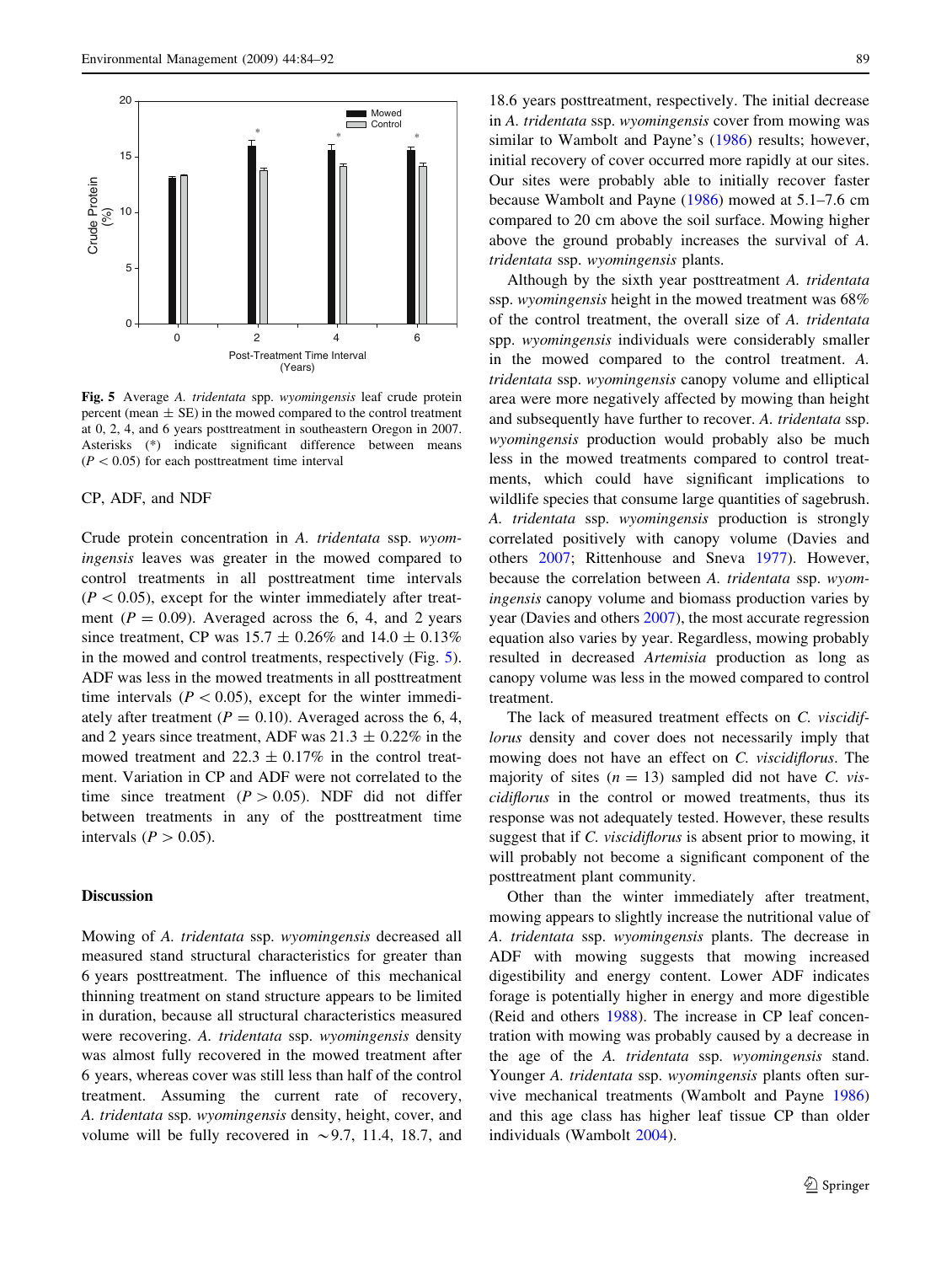However, the increase in CP and decrease in ADF from mowing probably is not biologically significant. Wambolt [\(2004](#page-7-0)) speculated that a difference of 1.2% CP between younger and mature A. tridentata ssp. wyomingensis leaves was not biologically significant because both exceeded the CP requirements for O. hemionus maintenance and gestation. For Centrocercus urophasianus (Patterson [1952](#page-7-0); Wallestad and others [1975](#page-7-0)), Brachylagus idahoensis (pygmy rabbits) (Green and Flinders [1980;](#page-7-0) Shipley and others [2006\)](#page-7-0), and other animals with diets high in Artemisia leaves, minor increases in digestibility and CP would not be important. However, for animals' diets not solely dominated by Artemisia, the answer is not as definite, but probably the same; for example, Artemisia averaged 7%, 16%, and 23% of Ovis aries (sheep), O. hemionus, and Cervus elaphus (elk) diets, respectively, in south central Colorado (MacCracken and Hansen [1981](#page-7-0)). In Utah, Austin and Urness [\(1983](#page-7-0)) reported that A. tridentata comprised 52.7% of O. hemionus diets in January and February. In Oregon, A. americana most important food source was Artemisia, comprising 61% of their total diet (Mason [1952\)](#page-7-0). Whether or not increases in CP from mowing A. tridentata ssp. wyomingensis are biologically significant might depend on the amount of A. tridentata ssp. wyomingensis consumed and the quality of other forage ingested. However, for wildlife species for which the majority of their diet is A. tridentata, there would not be any advantage of increased nutritional quality because of the high nutritional quality of untreated A. tridentata spp. wyomingensis and the large reduction of A. tridentata ssp. wyomingensis with mowing. The influence of mowing on wildlife species winter habitat would vary by species and size of the area treated, but, in general, mowing would probably negatively impact wildlife species dependent on A. tridentata ssp. wyomingensis for winter habitat.

Greater CP and decreased ADF concentrations in leaf tissues in 2, 4, and 6 years posttreatment apply to perennial A. tridentata ssp. wyomingensis leaves but not ephemeral leaves because sampling occurred in the winter. By November, only perennial leaves remain on A. tridentata ssp. wyomingensis plants and new leaves are not generated until spring (Miller and Schultz [1987\)](#page-7-0). The lack of difference in A. tridentata ssp. wyomingensis leaf tissue CP and ADF concentrations between treatments in the winter immediately after treatment was the result of A. tridentata ssp. wyomingensis plants not having an opportunity to respond to the treatment. New A. tridentata ssp. wyomingensis ephemeral and perennial leaves are initiated in the spring (Miller and Schultz [1987](#page-7-0)).

Depending on which characteristics are measured, the impact and recovery of an A. tridentata spp. wyomingensis plant community from mowing could be interpreted very differently; for example, density of A. tridentata spp.

wyomingensis will be recovered to control levels in approximately half the time it will take the cover to recover. Similarly, the increase in the nutritional quality of A. tridentata spp. wyomingensis leaves without measuring the impact of mowing on density, cover, and volume of A. tridentata spp. wyomingensis could be interpreted that mowing could be beneficial to wildlife, but in fact the large reduction in Artemisia would negatively impact wildlife species dependent on these plant communities for habitat. This stresses the need to evaluate several characteristics to determine recovery and impact, even when evaluating a single species response.

## Conclusions

Mowing influences stand structure by decreasing A. tridentata ssp. wyomingensis cover, density, canopy volume, height, and canopy elliptical area. These effects are not permanent because of evident A. tridentata ssp. wyomingensis recovery in all measured characteristics. Caution should also be exercised when considering mowing treatments because our results suggest that mowing reduces the cover and volume of A. tridentata ssp. wyomingensis for  $\sim$  20 years. Although mowing A. tridentata ssp. wyomingensis increases its leaf nutritional quality, it is doubtful that this is biologically significant enough to offset the negative impacts of long-term reductions in sagebrush cover, density, and biomass production for most wildlife species. Mowing as a tool to improve wildlife habitat in A. tridentata ssp. wyomingensis-dominated plant communities must be further evaluated because of the potential to negatively affect wildlife species, especially during the winter, when many species consume high levels of A. tridentata (Austin and Urness [1983;](#page-7-0) Patterson [1952](#page-7-0); Wallestad and others [1975\)](#page-7-0). A distinct benefit of mowing A. tridentata spp. wyomingensis to Artemisia obligate wildlife during the winter is lacking and this study suggests that mowing in winter habitat could have significant negative impacts for almost 20 years posttreatment. Furthermore, with the decline in A. tridentata spp. wyomingensis-dominated landscapes (Miller and Eddleman [2000](#page-7-0)); reducing A. tridentata spp. wyomingensis might exasperate the blight of Artemisia obligate and near-obligate wildlife species. Thus, we advise caution in the mowing of A. tridentata spp. wyomingensis because of its negative impacts on winter habitat for a variety of Artemisia obligate and facultative wildlife species.

Acknowledgments Research was supported by the Agricultural Research Service and treatments were applied by the Bureau of Land Management. The authors are grateful to Kristen Munday and Georjanna Pokorney for assisting with collecting data. The authors also appreciate the assistance that Mike McGee, Nick Miller, and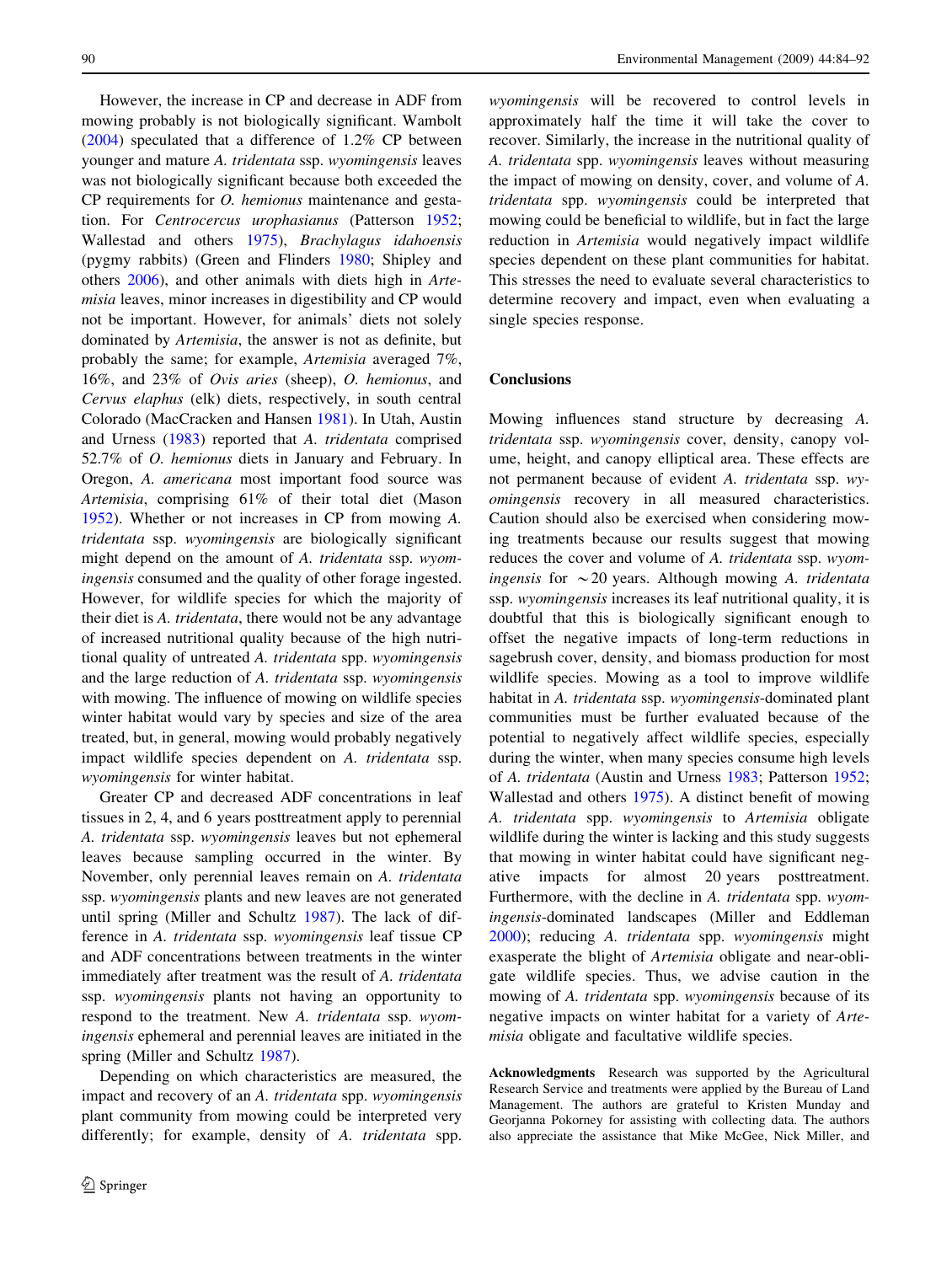<span id="page-7-0"></span>Matt Obradovich (Bureau of Land Management Wildlife Biologists) provided in locating all of the treatment areas. Thoughtful reviews were provided by Dr. Chad Boyd, Mitch Willis, and anonymous reviewers. Mention of a proprietary product does not constitute a guarantee or warranty of the product by USDA, Oregon State University, or the authors and does not imply its approval to the exclusion of other products.

## References

- Anderson EW, Borman MM, Krueger WC (1998) The ecological provinces of Oregon: a treatise on the basic ecological geography of the state. Oregon Agricultural Experiment Station, Corvallis
- Austin DD, Urness PJ (1983) Overwinter forage selection by mule deer on a seeded big sagebrush-grass range. Journal of Wildlife Management 47:1203–1207
- Beck JL, Connelly JW, Reese KP (in press) Recovery of greater sagegrouse habitat features in Wyoming big sagebrush following prescribed fire. Restoration Ecology
- Beck JL, Mitchell DL (2000) Influences of livestock grazing on sage grouse habitat. Wildlife Society Bulletin 28:993–1002
- Burke IC, Reiners WA, Olson RK (1989) Togographic control in a mountain big sagebrush steppe. Vegetation 84:77–86
- Canfield RH (1941) Application of the line interception methods in sampling range vegetation. Journal of Forestry 39:388–394
- Connelly JW, Schroeder MA, Sands AR, Braun CE (2000) Guidelines to manage sage grouse populations and their habitats. Wildlife Society Bulletin 28:967–985
- Crawford JA, Olson RA, West NE et al (2004) Ecology and management of sage-grouse and sage-grouse habitat. Journal of Range Management 57:2–19
- Dahlgren DK, Chi R, Messmer TA (2006) Greater sage-grouse response to sagebrush management in Utah. Wildlife Society Bulletin 34:975–985
- Davies KW, Bates JD, Miller RF (2007) Short-term effects of burning Wyoming big sagebrush steppe in southeast Oregon. Rangeland Ecology and Management 60:515–522
- Davies KW, Sheley RL, Bates JD (2008) Does fall prescribed burning Artemisia tridentata steppe promote invasion or resistance to invasion? Journal of Arid Environments 72:1076–1085
- Goering HK, Van Soest PJ (1970) Forage fiber analyses (apparatus, reagents, procedures, and some applications). Agricultural handbook no. 379. United States Department of Agriculture, Agricultural Research Service, Washington, DC
- Green JS, Flinders JT (1980) Habitat and dietary relationships of pygmy rabbits. Journal of Range Management 33:136–142
- Hedrick DW, Hyder DN, Sneva FA, Poulton CE (1966) Ecological response of sagebrush-grass range in central Oregon to mechanical and chemical removal of Artemisia. Ecology 47:432–439
- Homer CG, Edwards TC, Ramsey RD, Price KP (1993) Use of remote sensing methods in modeling sage grouse winter habitat. Journal of Wildlife Management 57:78–84
- Küchler AW (1970) Potential natural vegetation. In: Gerlach AC (ed) The national atlas of U.S.A. US Government Printing Office, Washington, DC, pp 90–91
- MacCracken JG, Hansen RM (1981) Diets of domestic sheep and other large herbivores in southcentral Colorado. Journal of Range Management 34:242–243
- Marschner H (1998) Mineral nutrition of higher plants, 2nd edn. Academic Press, San Diego
- Mason E (1952) Food habitats and measurements of Hart Mountain antelope. Journal of Wildlife Management 16:387–389
- Miller RF, Eddleman LL (2000) Spatial and temporal changes of sage grouse habitat in the sagebrush biome. Technical bulletin 151. Oregon State University, Corvallis
- Miller R, Heyerdahl EK (2008) Fine-scale variation of historical fire regimes in sagebrush-steppe and juniper woodland: an example from California, USA. International Journal of Wildland Fire 17:245–254
- Miller RF, Rose JA (1999) Fire history and western juniper encroachment in sagebrush steppe. Journal of Range Management 52:550–559
- Miller RF, Shultz LM (1987) Development and longevity of ephemeral and perennial leaves on Artemisia tridentata Nutt. ssp. wyomingensis. Great Basin Naturalist 47:227–230
- Miller RF, Svejcar TJ, West NE (1994) Implications of livestock grazing in the Intermountain sagebrush region: plant composition. In: Vavra M, Laycock WA, Pleper RD (eds) Ecological implications of livestock herbivory in the West. Society of Range Management, Denver, pp 101–146
- Mueggler WF, Blaisdell JP (1958) Effects on associated species of burning, rotobeating, spraying and railing sagebrush. Journal of Range Management 11:61–66
- Oregon Climatic Service (2007) Climate data. [http://www.ocs.oregon](http://www.ocs.oregonstate.edu/index.html) [state.edu/index.html](http://www.ocs.oregonstate.edu/index.html). Accessed 27 Feb 2007
- Patterson RL (1952) The sage grouse in Wyoming. Sage Books, Denver
- Reid RL, Jung GA, Thayne WV (1988) Relationships between nutritive quality and fiber components of cool season and warm season forages: a retrospective study. Journal of Animal Science 66:1275–1291
- Rittenhouse LR, Sneva FA (1977) A technique for estimating big sagebrush production. Journal of Range Management 30:68–70
- Robertson JB, Van Soest PJ (1981) The detergent system of analyses and its application to human foods. In: James WPT, Theander O (eds) The analysis of dietary fiber. Marcel Dekker, New York, pp 123–158
- Shiflet TN (1994) Rangeland cover types of the Unites States. Society for Range Management, Denver
- Shipley LA, Davila TB, Thines NJ, Elias BA (2006) Nutritional requirements and diet choices of the pygmy rabbit (Bachylagus idahoensis): a sagebrush specialist. Journal of Chemical Ecology 32:2455–2474
- Stevens R, Monson SB (2004) Guidelines for restoration and rehabilitation of principal plant communities. In Monson SB, Stevens R, Shaw NL (comps) Restoring western ranges and wildlands. General technical report RMRS-GTR-136-vol-1. USDA Forest Service, Rocky Mountain Research Station. Ft. Collins, pp 199–258
- Urness PJ (1979) Wildlife habitat manipulation in sagebrush ecosystems. In: The sagebrush ecosystem: a symposium, April 1978. College of Natural Resources, Utah State University, Logan, pp 169–178
- Wallestead RO, Peterson JG, Eng RL (1975) Foods of adult sage grouse in central Montana. Journal of Wildlife Management 39:628–630
- Wambolt CL (1996) Mule deer and elk foraging preference for 4 sagebrush taxa. Journal of Range Management 49:499–503
- Wambolt CL (2004) Browsing and plant age relationships to winter protein and fiber of big sagebrush subspecies. Journal of Range Management 57:620–623
- Wambolt CL, Payne GF (1986) An 18-year comparison of control methods for Wyoming big sagebrush in southwestern Montana. Journal of Range Management 39:314–319
- Watts MJ, Wambolt CL (1996) Long-term recovery of Wyoming big sagebrush after four treatments. Journal of Environmental Management 46:95–102